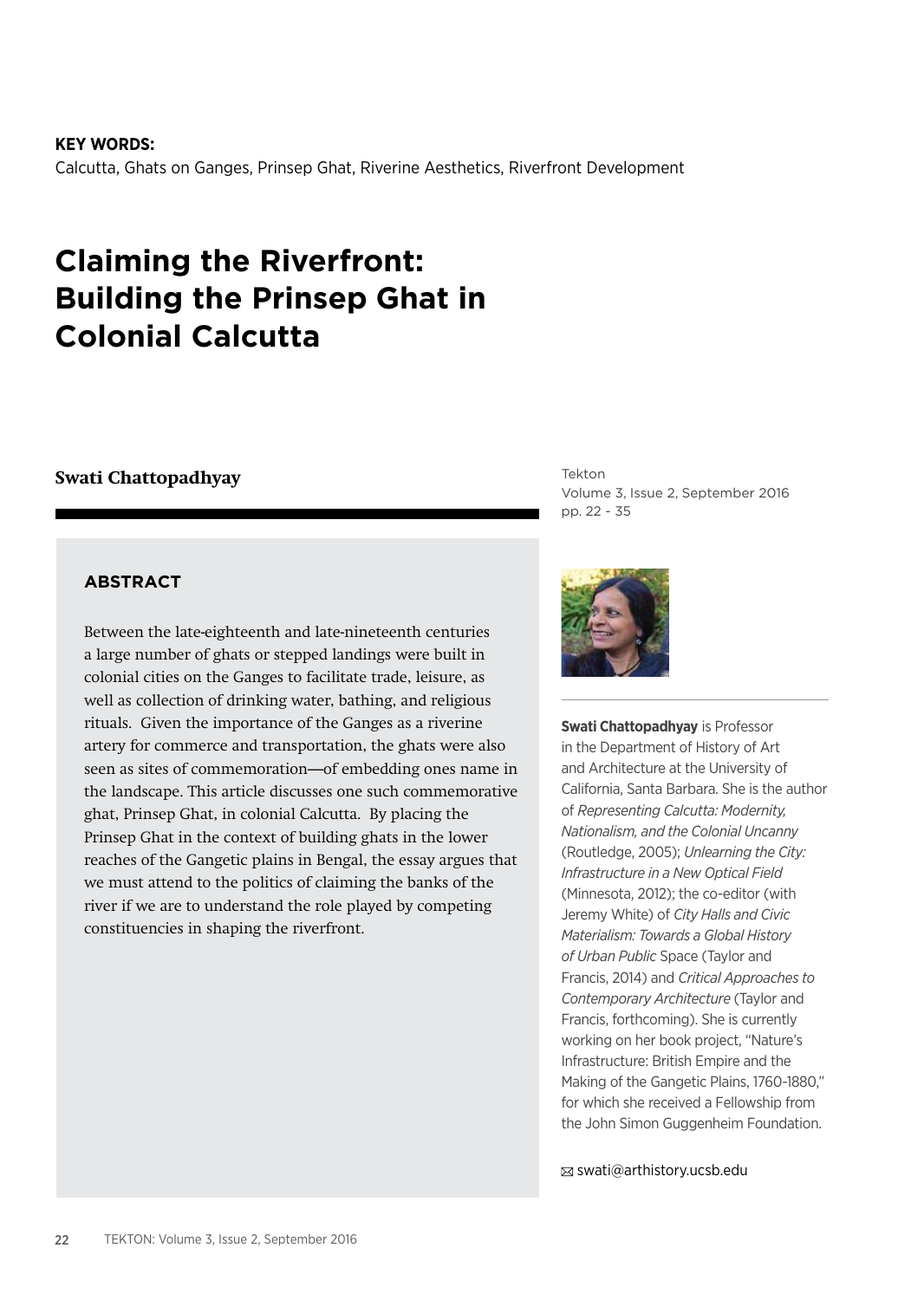## **Ghats in Colonial Towns**

When we think of river ghats (stepped landings on riverbanks), those in colonial cities in India do not easily come to mind. Although the ghats in colonial cities were mostly built between the eighteenth and nineteenth centuries, making them coeval with their more famous brethren in precolonial cities such as Varanasi, we know very little about the history of the former. It might surprise some readers to know that a large number of ghats were built in the British colonial city of Calcutta<sup>1</sup> and the French colonial city of Chandannagar (located 35 km north of Calcutta) during European colonial rule.<sup>2</sup>

**Built by both Indians and Europeans, the number of ghats in Chandannagar, Calcutta, Panihati and other smaller towns in the lower reaches of the Ganges changed over the course of the eighteenth and nineteenth centuries. The reasons for this fluctuation were manifold.**

In terms of extant ghats, a quick comparison with Varanasi is instructive. While Varanasi has 84 ghats along a stretch of 10 km, Kolkata has 71 ghats along a stretch of approximately 13 km. If we consider the larger Kolkata administrative region (KMDA) there are a total of 498 ghats. Chandannagar still has 34 existing ghats. The small suburban town of Panihati on the northern fringe of Kolkata has as many as 13 ghats in just over a mile, a density comparable to Varanasi. On the opposite bank in Kolkata, long considered equivalent to Varanasi in religious merit *(Ganga'r pashim kul Baranasi samatul*) 3 , there are indeed fewer ghats, despite the impressive number of 22 ghats under the Howrah Municipal Authority (Bhattacharya, 2006, p.75). The 62 ghats over

a stretch of 40 km between Ballykhal and Uluberia constitute low density in these lower reaches of the Ganges.<sup>4</sup>

The numbers of ghats, as impressive as these might be, however do not give us sufficient insight into the history of ghats. Rather the story lies in the pattern of growth, the location of ghats within the riverfront of a settlement, and how ghats came to acquire significance. The conferral of significance is related to politics, the social milieu, as well as aesthetic conventions of the day.

Were the ghats in colonial cities any different from those found in Varanasi? Topographic and hydrological specificities mattered in building of ghats. Unlike Varanasi with its steep bank that curves in an arc creating a picturesque "amphitheater" effect (Havell, 1905), ghats in colonial cities established in the flat terrain of the lower reaches of the Ganges were morphologically different. Their "picturesque" quality was of a different order as well, enmeshed as these sites were with the reminders of ocean-going trade and a new set of property relations that had emerged in colonial cities.5

Built by both Indians and Europeans, the number of ghats in Chandannagar, Calcutta, Panihati and other smaller towns in the lower reaches of the Ganges changed over the course of the eighteenth and nineteenth centuries. The reasons for this fluctuation were manifold. The river altered its course, often unpredictably, necessitating the abandonment of older ghats and construction of new ones. The commercial importance of these towns shifted likewise with the whims of the river.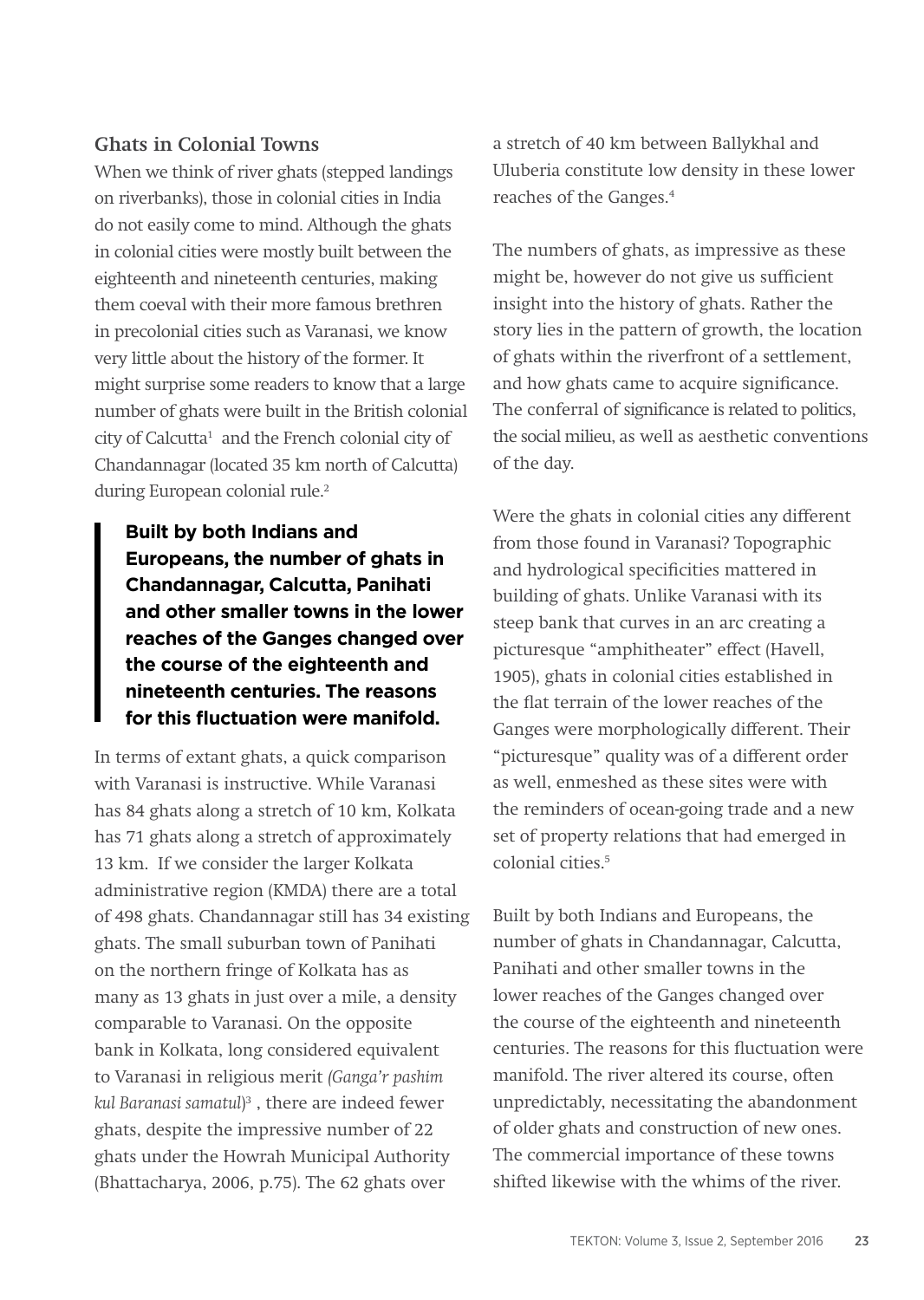

*Figure 1a and 1b: Comparison between section of Aaron Upjohn's 1792-3 Map and the Lottery Committee Plan by I. P. Schlach and T. Prinsep , 1825-32.*

Without sufficient depth of the river channel, ships and boats with deep draughts could not arrive at the ports. Political ascendancy of the colonial powers left an impression on the prosperity of these towns, and the increase in the number of ghats roughly corresponded with the settlement's commercial prosperity and the wealth of the land-owning class. Last but not least, population growth, rising and ebbing with political, commercial and riverine fortunes created demand for access to the water.

## **Ghats- Different Types**

Ghats are found in different shapes and forms. There were a large number of kutcha ghats made by the horizontal piling of tree trunks; ghats made from tal and sal trunks were common. There were ghats made of a few brick or stone steps, without deep foundation, that were prone to being swept away by the force of the water. The most impressive and long lasting were those that were built on deep foundations, had broad steps, ideally on a gentle incline, with a superstructure that created shelter from the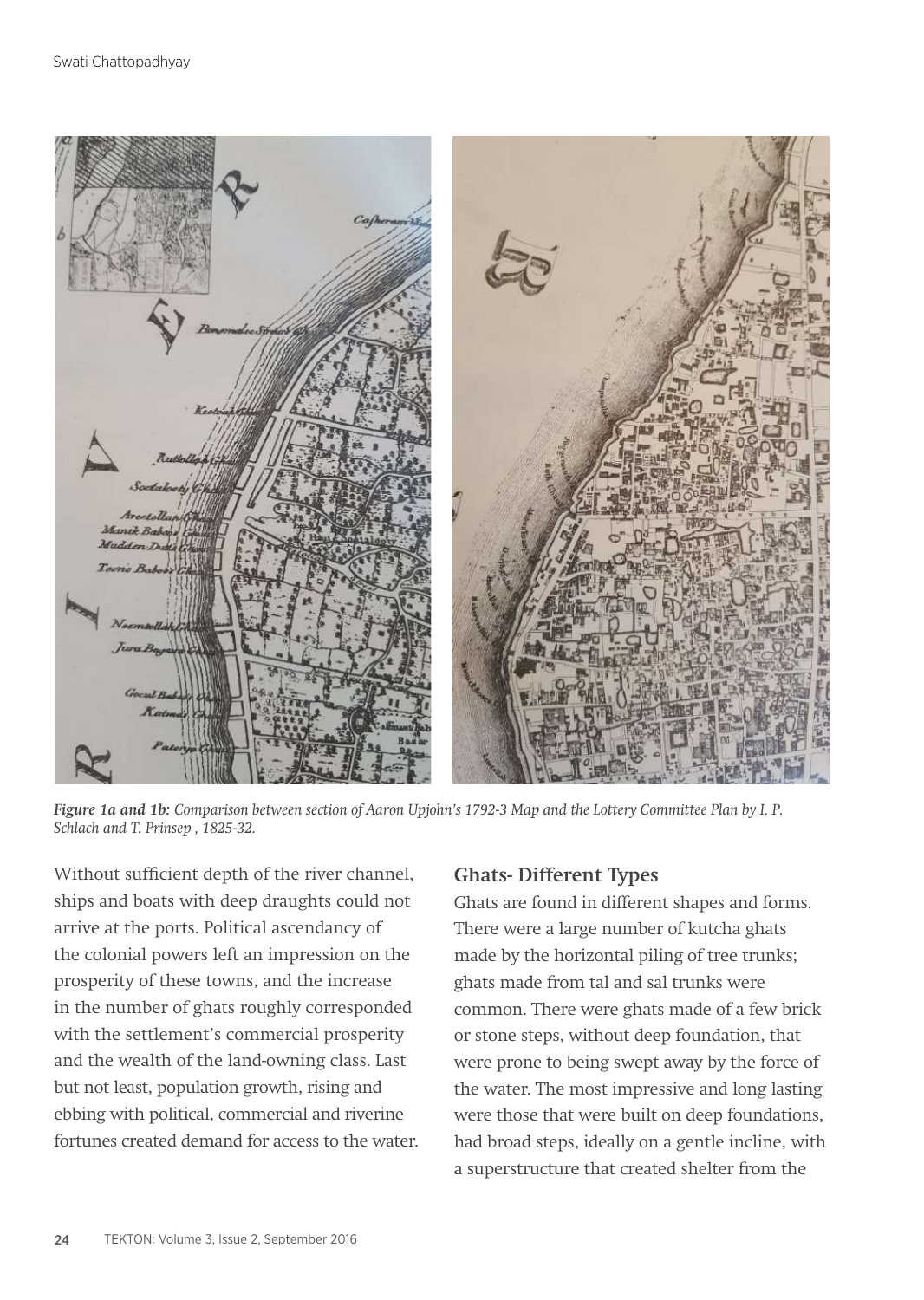sun and the rain and provided other amenities. Ghats that had sufficient width to allow passage for a large number of people were particularly suitable for festive occasions.

Functional separation in terms of bathing ghats, ferry ghats, and cremation ghats was common. For example in nineteenth century Calcutta, the two cremation ghats were located in the northern part of the city, while the entire length of the riverbank was studded with ghats for loading and unloading of goods and for embarkation and disembarkation of passengers from boats and ships. The ships typically conducted their loading and unloading in the southern and central stretch of the Calcutta's riverfront, adjacent to the administrative center of the city, and docks, different from ghats, were built to facilitate loading and unloading. Then, some ghats were specifically linked to temples ghat and temple building as acts of religious merit went hand in hand.

Not every ghat allowed public access. Many ghats along the Ganges and Hooghly in Bengal were part of garden houses, factories, and government property that had restricted access. Indeed most of the ghats leading from garden houses were not recorded in colonial maps precisely because they were within private premises. Unless a ghat had public or commercial importance, that is, unless a ghat served a larger community it did not register in the official listing of ghats.

## **Motivations for Ghat Building**

If we go by the record of city maps, the number of ghats in Calcutta rose from 34 in 1784 to 60 in 1856. 6 By the late nineteenth century there were over 80 ghats in the city, more than that

of Varanasi. This was a result of the growth of the city's population (which increased about 4 times between 1782 and 1872) and size: by the

**The building of ghats, long considered a pious and charitable act, became a mode to claim access to the riverbank, and in that role became reaffirmed in their importance as acts of conspicuous consumption as well as commemoration.**

mid-nineteenth century, the city had expanded considerably to incorporate the suburbs on the north and south, thereby doubling the length of the city's frontage to the river. Even if we grant the vagaries of mapmaking, it is obvious that the number of ghats increased between the late eighteenth and early twentieth century, and that the names of some of these ghats changed over time. For example, the 1825-32 Lottery Committee Map of Calcutta includes three new ghats between Bonomalee Sarkar Ghat and Ketooa Ghat (renamed Ruth Ghat) --Gopee Mohun Deb Ghat, Champatollah Ghat and Juggunath Ghat -that were nonexistent in Aaron Upjohn's 1792-3 Map (**Figures 1a and 1b**). The appearance (and disappearance) of a cluster of ghats at a given moment suggests the emergence of new power brokers.

The extraordinary investment in ghats in colonial cities was related to the importance of the river as the primary artery for trade and communication well into the late nineteenth century. Good roads were few then. While most roads remained unmetalled and impassable for much of the year, river traffic increased manifold. It took decades for the railways to claim a significant part of the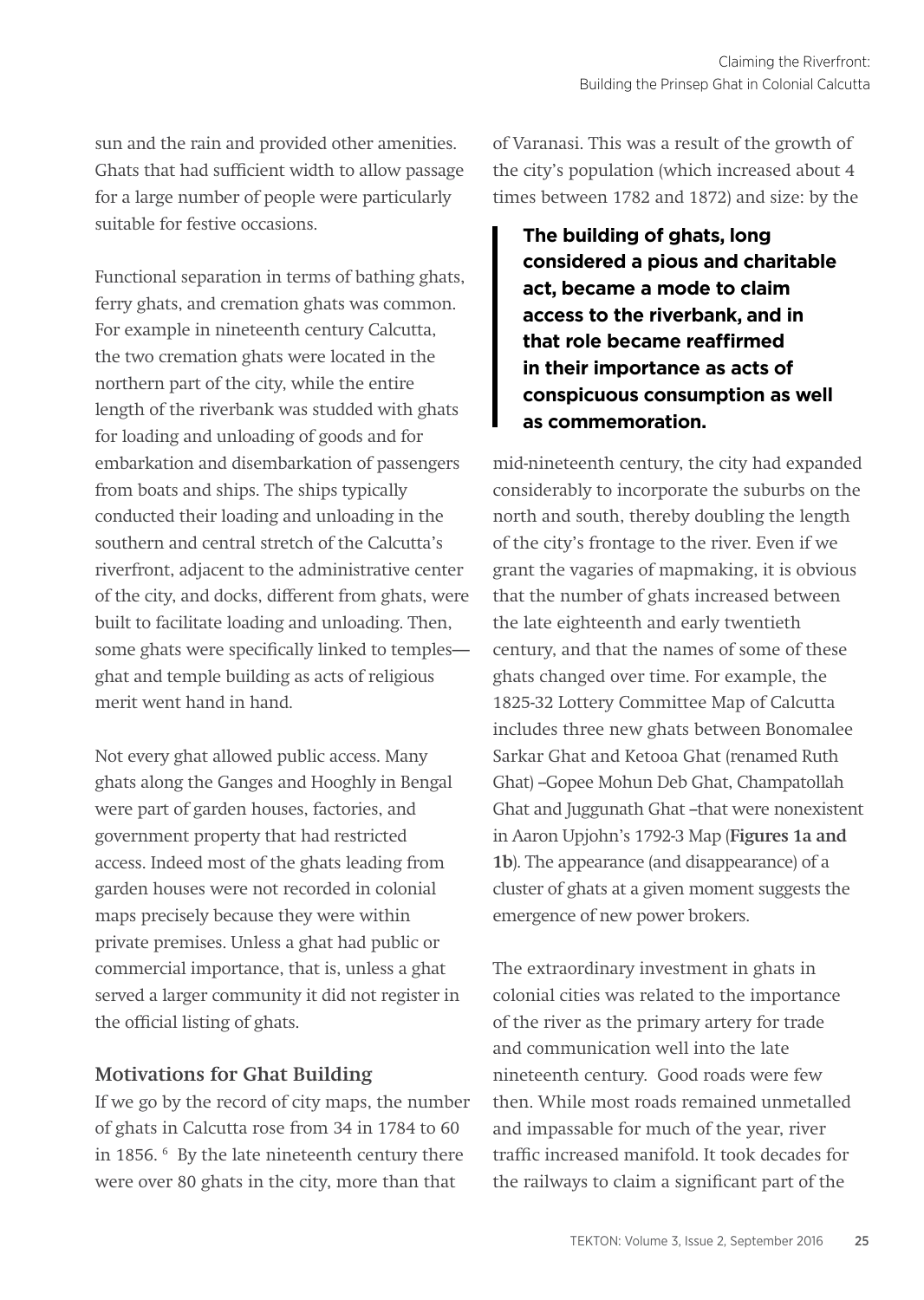

*Figure 2: . Prinsep Memorial. Swati Chattopadhyay..*

trade that connected upcountry towns with the outgoing ocean trade. At a smaller scale, everyday practices such as collecting water, washing, bathing, conducting religious rituals and leisure activities became connected to potentially large profits from tolls and rents. Tolls from cargo and passenger boats and rents from markets and warehouses built adjacent to the ghats became important sources of income for property owners and middlemen. The richest families in the city vied with docking and export goods companies for a slice of this profitable pie. Some were willing to conduct four decades of litigation to ensure rights of access to the waterfront<sup>7</sup>

The building of ghats, long considered a pious and charitable act, became a mode to claim access to the riverbank, and in that role became reaffirmed in their importance as acts of conspicuous consumption as well as commemoration. The ghats attached to garden houses belonged to the first order, while the

**While most ghats named after individuals were the outcome of family patronage, at least one ghat named after a prominent individual had little to do with family patronage. This was the Prinsep Ghat in Calcutta built in 1843.**

public ghats built by the elite though primarily intended to serve everyday and economic functions, was undoubtedly about locating ones name in the landscape.

While most ghats named after individuals were the outcome of family patronage (such as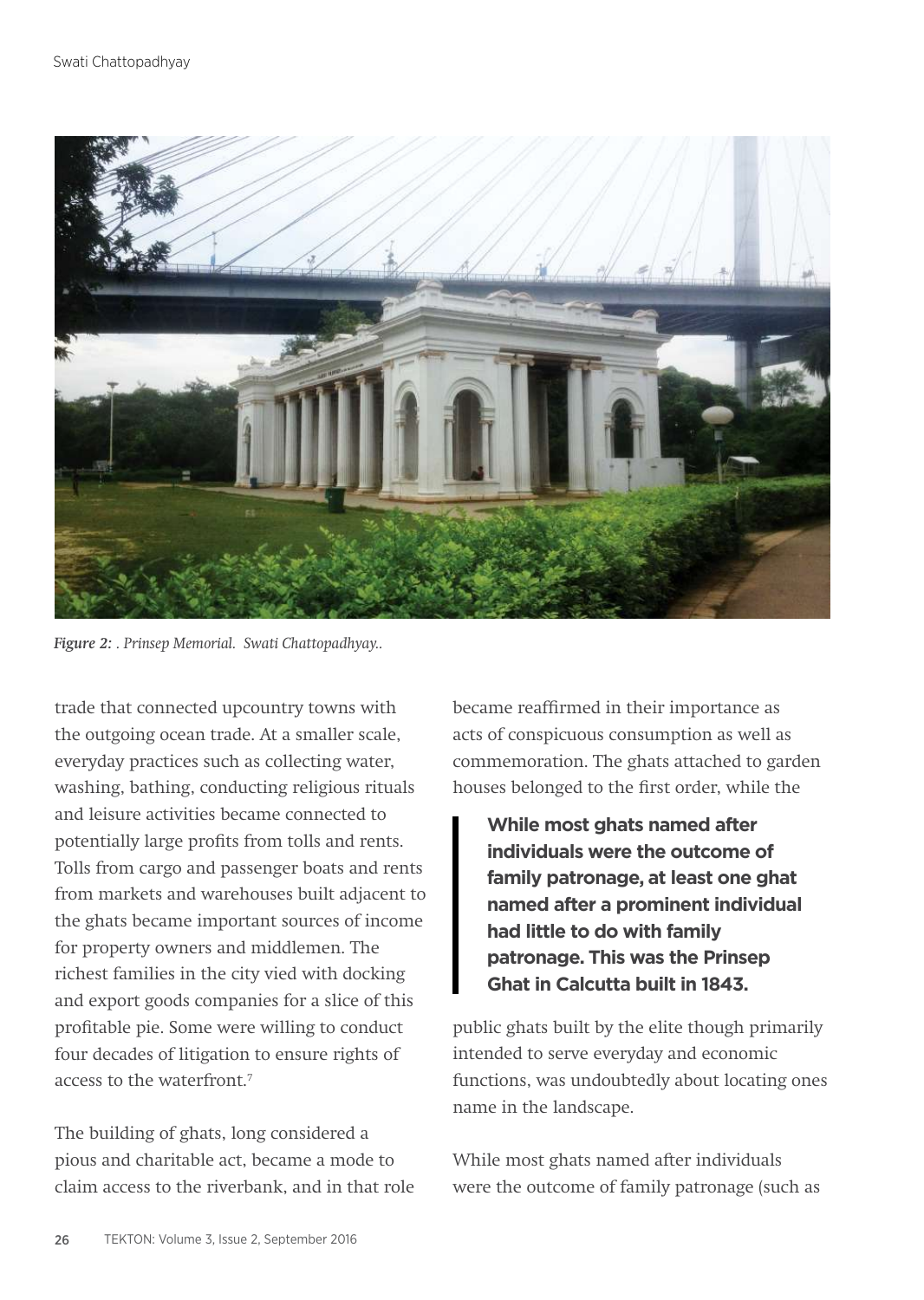Cossenath Baboo's Ghat, Rooplal Baboo's Ghat, Rammohun Mullick Ghat indicated in the 1825 Lottery Committee Map of Calcutta), at least one ghat named after a prominent individual had little to do with family patronage. This was the Prinsep Ghat in Calcutta built in 1843 (**Figure 2**). As a commemorative ghat named after James Prinsep, it was built by public subscription and government funds, and yet came to be seen as a site for perpetuating the family name. It is important to note here that very few ghats were named after European individuals, and those such as Colvin Ghat and Jackson Ghat did not carry any conspicuous meaning as works of commemoration. Prinsep Ghat was thus an exception, but its construction gives us a glimpse of the competing constituencies that shaped the riverfront in the colonial city. Prinsep Ghat seemed to have gained a new afterlife in the present-day riverfront development in Kolkata, and is therefore worth a closer look to recognize the process of claiming space in the city's riverfront.

## **Commemorating James Prinsep**

A man of prodigious talent, James Prinsep joined the services of the East India Company as a twenty-year old in 1819, when he was appointed Assistant Assay Master to the Mint at Calcutta. Next year he was promoted to Assay Master and sent to Varanasi. In 1830 he was transferred to the Calcutta Mint and in 1832 he succeeded noted orientalist scholar and civil servant Horace Hayman Wilson to the post of Assay Master. He remained in that position until 1840 when he returned to England because of failing health. A gifted draftsman, he has left numerous paintings and architectural documentation of Varanasi and other historical sites in India (Prinsep, 1831).

He served as Secretary to the Mint Committee and the Asiatic Society of Bengal and was the founding editor of the *Journal of the Asiatic Society* (Laurie, 1887, p.171-74). Among his key contributions were preparing the plans for the drainage and sanitation of Varanasi, deciphering the Kharoshti and Bramhi scripts, as well as manifold research on mineralogy, metallurgy,

**It is possible that the suggestion of a ghat as a commemorative monument came from James's Indian acquaintances and friends. His brother, William, noted that prior to the Town Hall meeting "the natives" conducted a separate meeting and "formed a subscription of their own to build a ghaut [stepped landing] to his memory."** 

and numismatics. The seventh son of nine siblings, James's brothers --Charles, George, Henry Thoby, William, Thomas, Augustus -served in important capacities in India, the family acquiring deep ties to Calcutta.

When James died in London on April 22, 1840, several memorial meetings were held in Calcutta.8 A "great meeting" of about 500 people, chaired by Sir Edward Ryan, was held in the Calcutta Town Hall on 30 July to determine the best manner in which his contribution to India and Calcutta ought to be commemorated (Bengal Catholic Expositor, 1840a, p.10). Three actions were proposed. A committee was formed for the purpose of commemoration, called the James Prinsep Testimonial Committee, which was given the charge of entering into negotiation with the Bengal Government regarding the location and construction of a ghat on the banks of the Hooghly: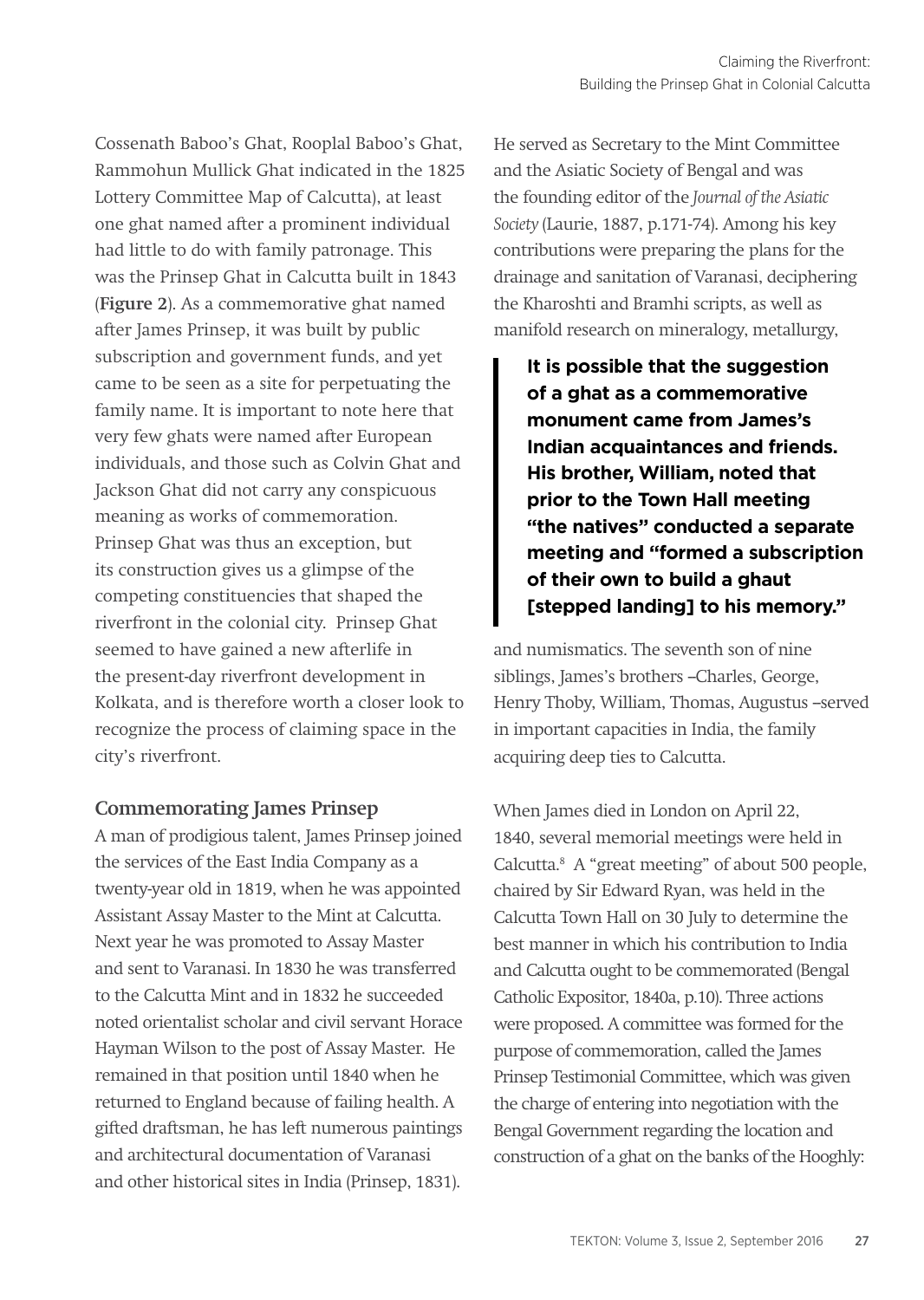*"The most appropriate and best monument to his memory would be a spacious and handsome ghaut upon the bank of the noble river, upon a site where it is much wanted and will be extensively useful. The structure will unite, as he did in everything he undertook, what is the most beautiful and engaging, with what is the most useful. Placed at the entrance of the city, it will be the first object that strikes the eyes of those who come from distant lands to visit the capital of British India, while it will be presented daily to the view of the inhabitants, recalling to them, as they take their evening exercise, the recollection of his talents, of his labours, and of his worth."*  (The Asiatic Journal and Monthly Register, 1840, p.189)

In addition, a marble bust of James was to be commissioned and placed in the rooms of the Asiatic Society in Calcutta, where it would join the busts of former notables such as William Jones and Henry Thomas Colebrooke. Last but not least, a medal with his effigy and name was to be struck.

It is possible that the suggestion of a ghat as a commemorative monument came from James's Indian acquaintances and friends. His brother, William, noted that prior to the Town Hall meeting "the natives" conducted a separate meeting and "formed a subscription of their own to build a ghaut [stepped landing] to his memory." William, partner with William Carr and Dwarakanath Tagore in the firm Carr, Tagore & Company, did not mention who these natives were, despite his closeness to the elite Indian community. His brief recollection projected James Prinsep's accomplishments commemorated in the form of a riverside ghat as the indelible mark of the Prinsep family name on the landscape:

*"The erection of a very neat Palladian Porch at the head of a flight of steps was entrusted to our friend Fitzgerald an officer of the Engineers. It is an ornament to the river […] My last act in India was to add 2 stone recumbent lions to slope off the stairs which I got well done in Buxar for 700 rupees, but I did not remain long enough to see them in place. It is called Prinsep's Ghaut so that our name cannot easily be forgotten in India". (Losty, 1990, p.112)*

It appears from William's recollection that except for providing the funds to erect the structure, the Indian community had little to do with the decisions that went into the making of the memorial; that is, if the Indian elite were involved in the planning process, it is not acknowledged. But there was more to it. There was considerable debate about the choice of location, the design of such a ghat, its usefulness, and the expense for such an undertaking.

## **Planning Prinsep Ghat**

James Prinsep was much admired by his contemporaries, but the location of the ghat that was to be built invoked contrary opinions from at least two constituencies: the Indian subscribers to the fund, and the Military Board. The Prinsep Testimonial Committee, headed by Mr. Ryan (and then Mr. Grant) chose a site between Fort William and Baboo Ghat, a stretch that had few ghats though it was closer to the administrative center of the town and the fort (**Figure 3**). This location, however, was adjacent to the new drive that had been constructed in the 1820s, and was a favorite place for evening rides (Parks, 1836, p.103). Designed as an introduction to the city to those coming by ship from foreign shores, it was meant to be seen from a distance, and was well within the so-called 'white' town (Chattopadhyay, 2000).<sup>9</sup>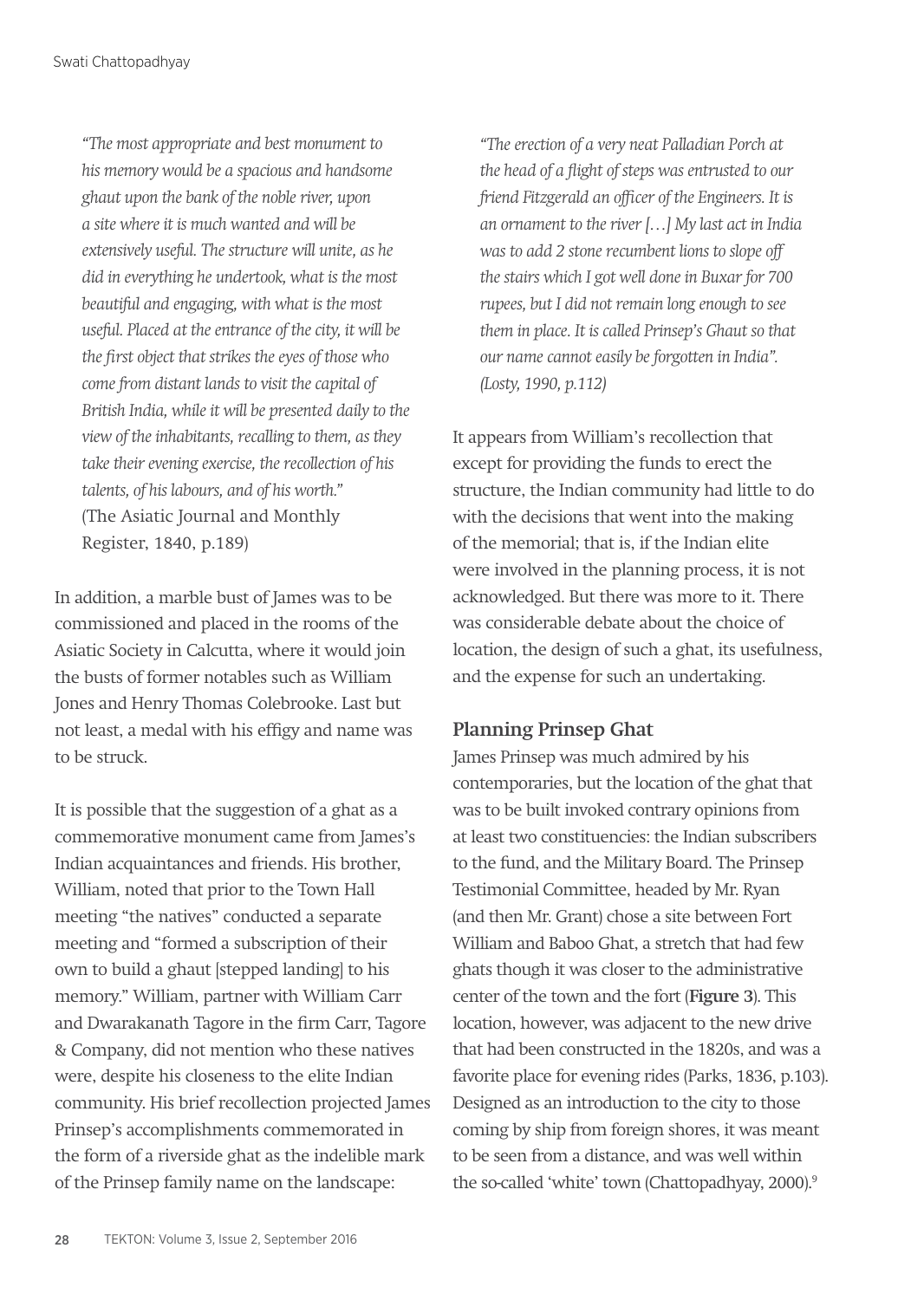

*Figure 3: Detail of Map of The City and Environs of Calcutta, by P. W. Simms, 1852-56, showing location of Prinsep Ghat, below Fort William, as built.*

The committee in a petition to the government argued that the site for the proposed ghat in addition to commemorating James Prinsep could become a designated space for the landing of British troops, who at that time suffered inconvenience from having to wade through the mud to cover the distance between the ship and shore (Grant, 1841). In this the committee anticipated the position of the Bengal Government that had agreed to give a piece of land for erecting the ghat.



*Figure 4: Detail of Map of The City and Environs of Calcutta, by P. W. Simms, 1852-56, showing the ghats near the Mint on banks of the Hooghly River.*

Alternative sites had already been discussed prior to this petition. We see a brief news entry in the Bengal Catholic Expositor that indicates that Ramkamal Sen, presumably on behalf of the Indian subscribers wanted a site for the ghat in a location further north. Sen wanted the ghat *"attached to the spot known by the name of Prinsep's Garden, opposite the New Mint, than at Cooly bazaar, which from the frequent resort of Europeans as the landing place, Sir J. P. Grant thinks to*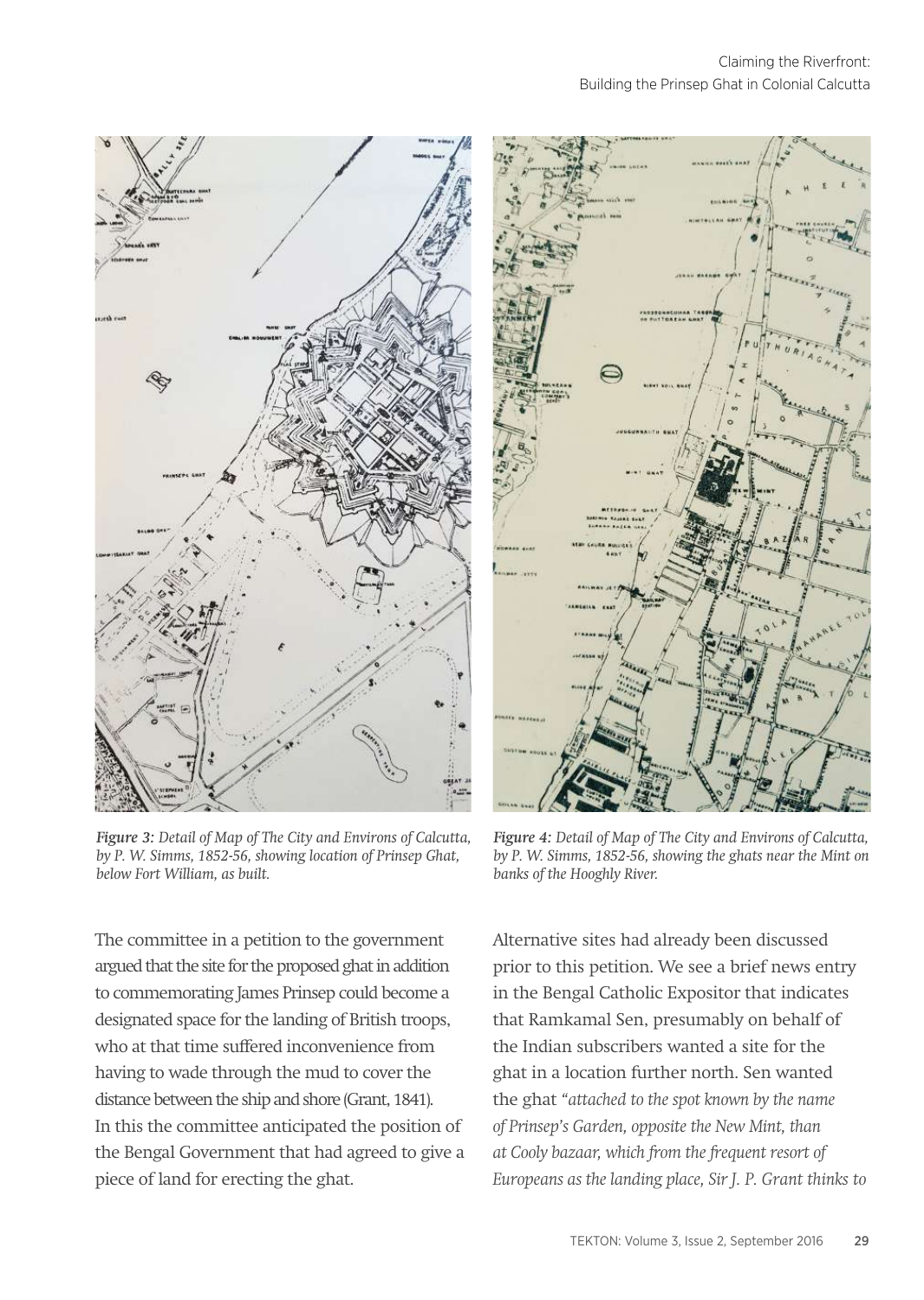*be the most appropriate position"* (Bengal Catholic Expositor, 1840b, p.26). The location near the New Mint would bring this ghat within the geography of ghats in the "native" part of town (Chattopadhyay, 2000) (**Figure 4**). It could be seen as a desire to claim James Prinsep as part of that geography, but it would also have primarily linked James's contribution as Assay Master to the commemorative act. The plot known as Prinsep's Garden was an extension of the Mint and not private land; that is, it did not belong to the Prinsep family. A ghat built on that site would have legitimated the temporary possession of a garden plot as a potential claim for permanence.10 It is likely that the main reason for Sen recommending a site opposite the New Mint was to prevent it from becoming a European preserve and linked to the official functions of the government from which the great majority of the Indian residents were excluded. That Sen did not succeed with this alternate site is obvious, but the Military Board also considered alternative sites suitable for the ghat if indeed the objective was to create a space for the convenience of the troops. The cost incurred in such an undertaking was another consideration.

The design for the ghat proposed by Robert Haldane Rattray, a judge and close friend of James Prinsep, was approved by the Committee of Subscribers, and based on this design Burn and Co. provided an estimate of Rs. 26,000 for construction. The subscribers had raised Rs.16,000 and solicited the Bengal Government to take over the construction of the foundation and steps that would cost Rs.10,000. The committee offered to utilize the funds they had raised from subscription to build a superstructure of "strength and elegance" (Grant,1841; Fitzgerald,1841a).

In response, the Bengal Government wanted the committee to place itself in touch with the Military Board that undertook all government civil works so that the Governor General could have the requisite information regarding the size, specification and plan of the proposed ghat (Bushby, 1841a). The government needed to justify any such expense on its part as a matter of "utility and public advantage," and accordingly asked the Military Board to ascertain such utility (Bushby, 1841b). The Military Board, in turn, sought the opinion of its civil architect, Capt. W. R. Fitzgerald, on the suitability of the location and design. He responded by remarking that such a ghat at the proposed site might be useful for the troops but he was not prepared to say that *"these objects could not be attained except at an expense such as would be required in laying the foundation of a handsome structure like the proposed plan of the James Prinsep Ghat."* He continued by noting that a less imposing structure would be sufficient:

*"I am of opinion that a raised earthen causeway from the Strand Road to the river with a sloped facing of stone ballast or of steps of masonry the cost of which probably will be about 2,000 rupees is all that is requisite for the embarkation and disembarkation of troops, and in the consideration of this question advantage is to be taken of any existing Ghaut there is one of this character already nearly finished at the Cooly Bazar which could without any outlay be made suitable for the purposes suggested by the James Prinsep Testimonial Committee."*  (Fitzgerald, 1841b)

Fitzgerald did not rule out the usefulness of another ghat that could cater to "large bodies of troops" having to embark, but considered 2,000 rupees sufficient for the purpose (Fitzgerald, 1841b). The Government of Bengal disagreed with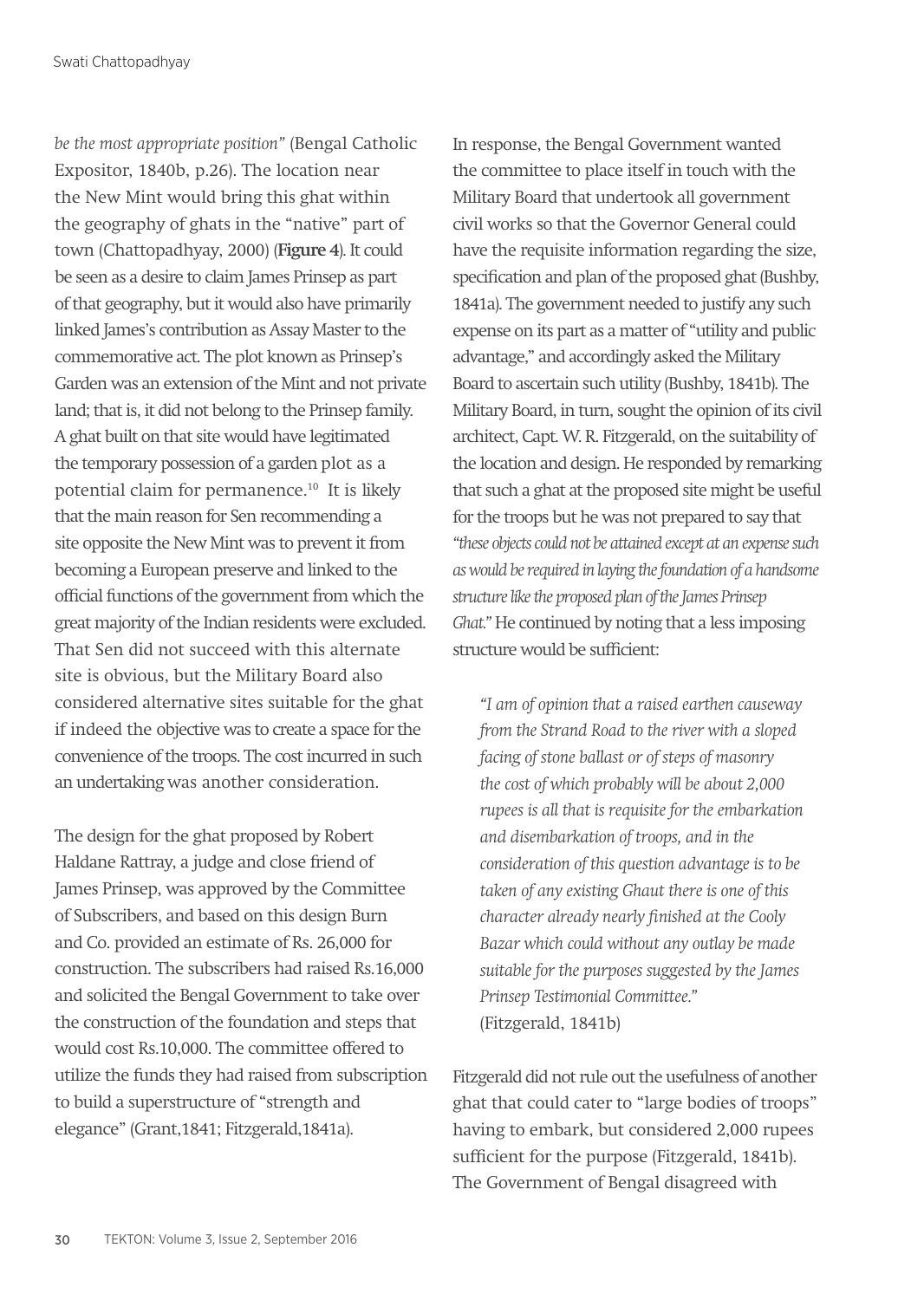this assessment. A couple of months later Mr. Bushby, Secretary to the Government of Bengal dispatched a memo to the Military Board supporting the proposal of the James Prinsep Testimonial Committee:

*"I am directed to acquaint you that although a narrow Ghat for the landing and embarkation of troops near to the Fort without them wading through the mud might be constructed for much less a sum than that proposed, yet in consideration that the Ghaut in question will be of great width and afford shelter upon occasions of large landings or embarkation from the sun and rain, that it will be a work of ornament as well as of great public convenience that the class of works is one which is particularly regarded by our native population and that general feeling in favor of so excellent a public officer as the late Mr. James Prinsep may in this manner without inconvenient precedent be gratified, the Right Hon'ble the Governor is pleased to grant from the Public Treasury, the donation of a sum not to exceed Rupees 10,000, towards the construction of the James Prinsep Ghat being two fifths of the estimated cost of the whole work."* (Bushby, 1841c)

Bushby's reference to the "great regard" in which Indians held the construction of ghats was undoubtedly paying heed to the fact they were the primary donors. The government approved the proposed site, but in accordance to the wishes of the Military Board consented to have the garrison engineer work with the committee on the project (Military Board, 1841a). The Governor General also insisted that the government should provide the aid as a donation rather than take on the responsibility of building part of the ghat (Military Board, 1841b). The civil architect and Military Board were likely offended that they were not

initially placed on the Testimonial Committee as "experts" and ensured that from then on they take a seat at the decision-making table in the matter of planning and execution (Military Board, 1841a).

## **Ghat Design: Then and Now**

The idea of a neo-classical porch meant to function as a ghat superstructure was not new, nor was Prinsep Ghat alone in rendering such an architectural effect on the riverfront. Several neo-classical ghats were built before and after

# **Meant as a commemorative monument and an "ornament" to the river this structure happened to be a ghat, presumably at the suggestion of the Indian subscribers.**

the construction of Prinsep Ghat in the city and the riverfront suburbs. Neo-classicism was, after all, the favored vocabulary of architecture for ghats, residences, garden houses, and all sorts of public buildings by both Indians and Europeans. However, the porch of the Prinsep Ghat in its spatial logic was only tentatively linked to the stepped landing. It was not a surprise therefore that the committee had deemed appropriate that the construction of the superstructure could be handled somewhat independently of the foundation and the steps. There seemed to have been no particular function designated to the porch, other than that of shelter against the sun and rain. For example, it did not have changing rooms for men and women, fairly common for the other large ghats in the city, because this ghat was not meant for bathing or the performance of religious rituals. And it certainly did not encourage the growth of a market next to it. Meant as a commemorative monument and an "ornament" to the river this structure *happened to be* a ghat, presumably at the suggestion of the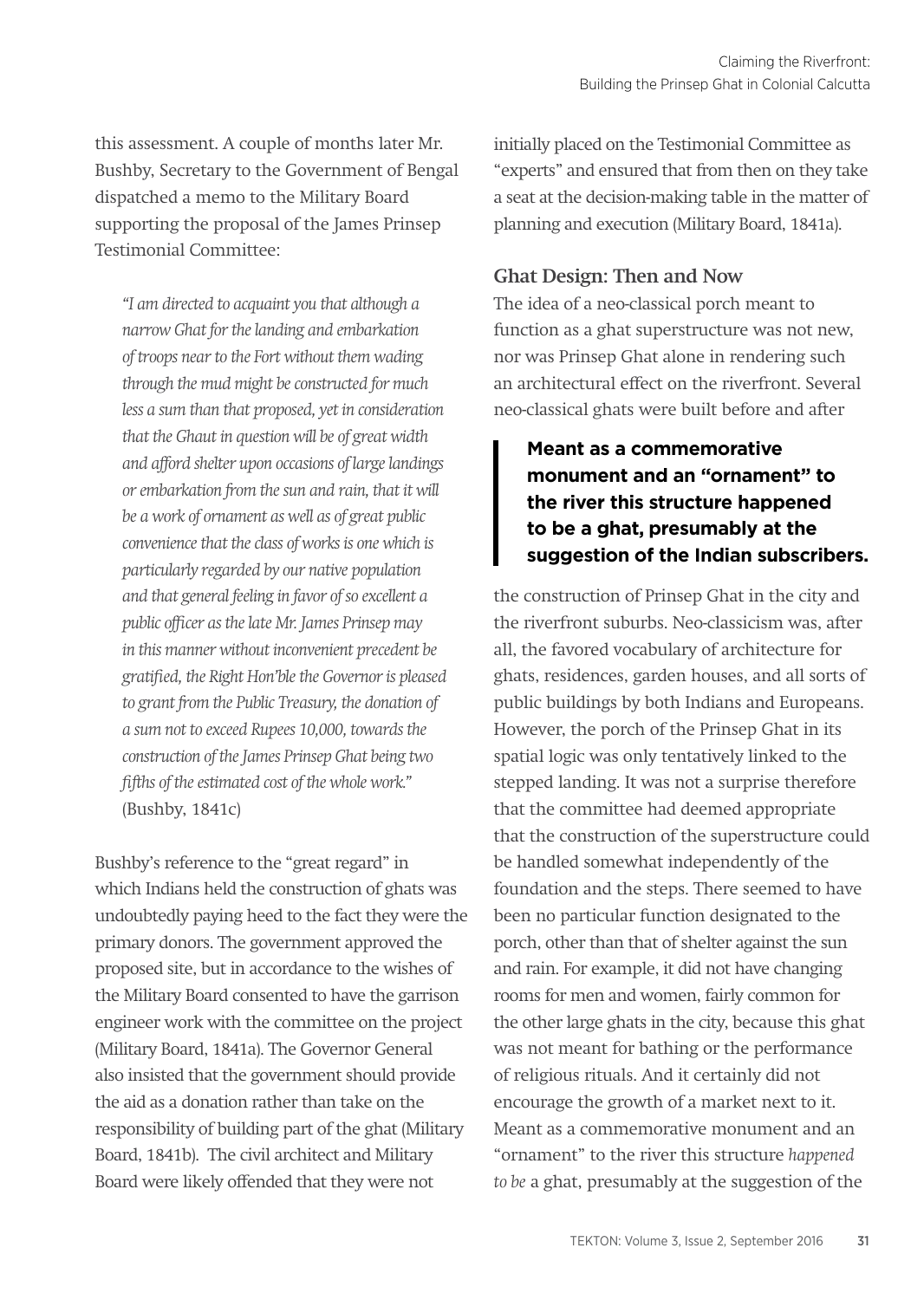

*Figure 5: The ghat near the Prinsep Memorial.* 

Indian subscribers. Some contemporary visitors were less than pleased with the design itself:

*"Crowded with heavy pillars, and loaded with even more ponderous wings, its deformity became so apparent as the structure rose that, although building by private subscription, the Governor-General interfered, and ordered that the work should proceed no further until improved in its design! This was effected, and it was then pointed out (which all the engineers had overlooked) that it was placed nearer the fort than the rules of fortification justified."*  (Johnson, 1843, p.18)

George Johnson, who penned this impression in 1843, attributed the misguided aesthetics to the absence of architectural knowledge in the city. Neither the military engineers nor the private gentlemen, among whom he could count the designer Mr. Rattray, had sufficient knowledge of the rules of neo-classicism, he pointed out. The design, Johnson noted sarcastically, would immortalize Prinsep's genius as well as Rattray's ignorance.

The ultimate problem with the Prinsep Ghat was that the river began to move away leaving the steps high and dry. The construction of the New Strand Road at the turn of the century completed the separation of the monument and the ghat, and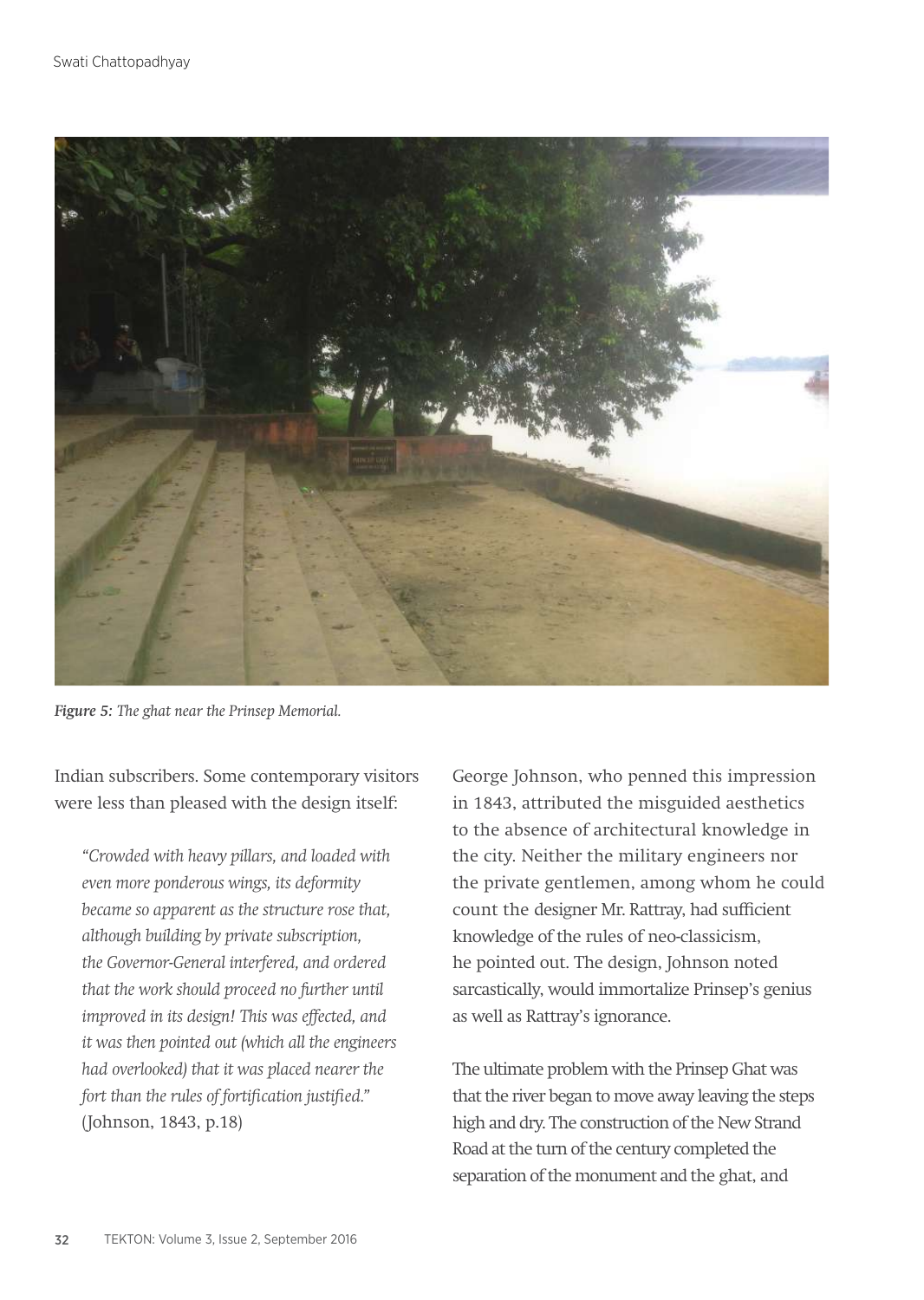# **PRINSEP GHAT MONUMENT**

The versatile Indologist James Prinsep (Born 20th Aug., 1799 and Death 22nd April, 1840) come to India in 1819. He Joined as the Assay-Master of the Calcutta Mint in 1829 and simultaneously took charge of the Asiatic Society of Bengal as Secretary. During his tenure some of the important works are- preparation of scripts of Brahmi and Kharosti, introduction of uniform coinage of Company's rupees, reformation of the weight and measures and construction of circular canal connecting the river Hooghly and the Sunderbans.

After his demise the citizens of Calcutta raised public fund of Rs. 12,000 and constructed the monument in 1841 on the eastern bank of the river Hooghly in memory of the versatile genius James Prinsep. The Prinsep Ghat became an important landing place for all those dignitaries who came to Calcutta by Sea.

This historic heritage monument has been restored to its original splendor and dignity without loss of its architectural character and aesthetic by Public works Department, Government of West Bengal. The recent beautification works of this monument and surrounding premises has been addertable under the guidance of the Hon'ble Chief Minister Mamata Banerjee

## 24th May, 2012

*Figure 6: Plaque at the Prinsep Memorial, Kolkata.* 

in a strange way exposed its split design logic: the Prinsep memorial and Prinsep ghat became two distinct artifacts (**Figure 5**). It is thus ironic that Prinsep Ghat—that has ceased to be a ghat for over a century--now in the shadow of the Vidyasagar Setu, the new bridge on the Hoogly river, was chosen as the anchor point for the new riverfront development plan. As if bereft of its original rationale, it could be invested with a new set of meanings.

For the city's upper classes, ghats have ceased to have the kind the importance they garnered as social spaces between the eighteenth and early twentieth century. Writing five decades ago, Bengali writer Syed Mujtaba Ali had

**Public Works** Governmen.

remarked: *"Why has bathing in the Ganges gone out of fashion, because the virtuous do not build new ghats any more."* (Ali, 1994, p.319).

If ghats still appear as figures in the discourse on riverfront development, they appear in a somewhat different guise. In Kolkata, as the focus of riverfront development turns to a global touristic gaze, we see attention lavished on a few monuments such as the Prinsep Ghat and the southern stretch of the riverside approach, while the great majority of the ghats, some of which are older than Prinsep Ghat and have impressive superstructures, suffer neglect in a pattern that mimics a much older legacy of colonial urban development with its class and racial parsing of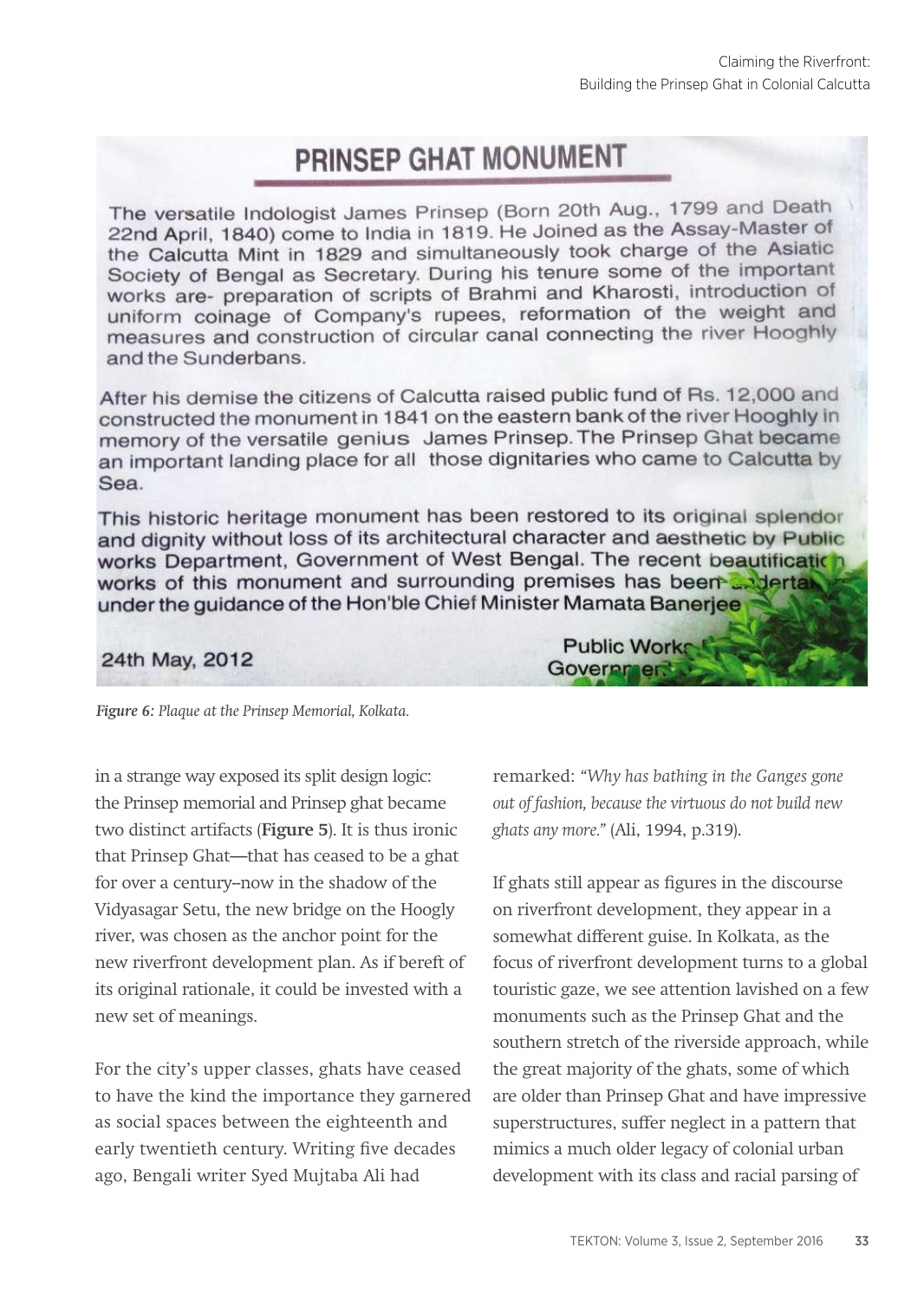space. Equally important is the contemporary design treatment that turns the river into a scene, a view, rather than a point of access.

Launched in 2007, Kolkata's riverfront redevelopment scheme remains in essence a beautification project, primarily consisting of a promenade extending from Prinsep Ghat to Armenian Ghat. Presumably there is the promise of a longer stretch to come, and last year a new scheme with the aid of World Bank has been proposed. As Kolkata's municipal and port authorities and the middle-class public make new claims on an old

**Launched in 2007, Kolkata's riverfront redevelopment scheme remains in essence a beautification project, primarily consisting of a promenade extending from Prinsep Ghat to Armenian Ghat.**

front-and at least one official reportedly said that they have poured over old sepia photographs for "reconstruction"-it might be useful to reflect more carefully on the history of the riverfront (Sircar, 2014). At least that might suffice to revise the incorrect information presented on the plaque next to the monument (**Figure 6**). But beyond that, an historical investigation of the architecture and planning of the ghats might offer salutary design lessons for the future.

#### *Photo Credits:*

All photographs are by the author.

#### **Notes:**

1 Calcutta was the capital of British India until 1911 when a new capital was announced to be created in Delhi. Calcutta was renamed as Kolkata in 2001. In this essay, I retain the earlier name when referring to the colonial times and employ the changed name when referring to the present day city, the capital of the Indian state of Bengal (formerly West Bengal).

2 By colonial city I am referring to cities established during European colonial rule to facilitate colonial trade and administration. These were quite distinct from pre-colonial cities such as Varanasi, founded before the advent of European powers.

3 "*Ganga'r pashim kul Baranasi samatul*" in Bengali literally translates as "the west bank of Ganga is analogous to Varanasi."

4 Proceedings of the Bengal Legislative Council, 17th March 1925, cited in *Jomdattar Diary*, 74.

5 For a discussion of colonial picturesque, see Archer (1980); Chattopadhyay (2005); Tobin (1999).

<sup>6</sup> *See Plan of the City of Calcutta* by Lt. Col Mark Wood, published by William Baillie, 1784-85, and *The City and Environs of Calcutta* by P. W. Simms, 1852-56.

7 This included families such as the Debs of Sobhabazar and the Mullicks of Pathuriaghata.

8 One of these was the meeting at the Asiatic Society on July 1. Proceedings of the Asiatic Society, Wed Evening, 1st July, 1840, *The Journal of the Asiatic Society of Bengal*, vol IX, no 99 (Jan-June, 1840), 336-38.

9 The notion of 'white' and 'black' towns in Calcutta was not stable, and such designations in some instances miss the complexity of a colonial city. See Chattopadhyay (2000) for this argument.

<sup>10</sup> The municipal authorities were constantly attempting to refrain European companies and Indian constituencies from turning temporary occupation of the riverbank into permanent claims.

#### **References:**

Ali, Syed Mujataba. (1994). "*Adda*," Syed *Mujataba Ali Rachanabali,* vol 3, Kolkata: Mitra Publishers.